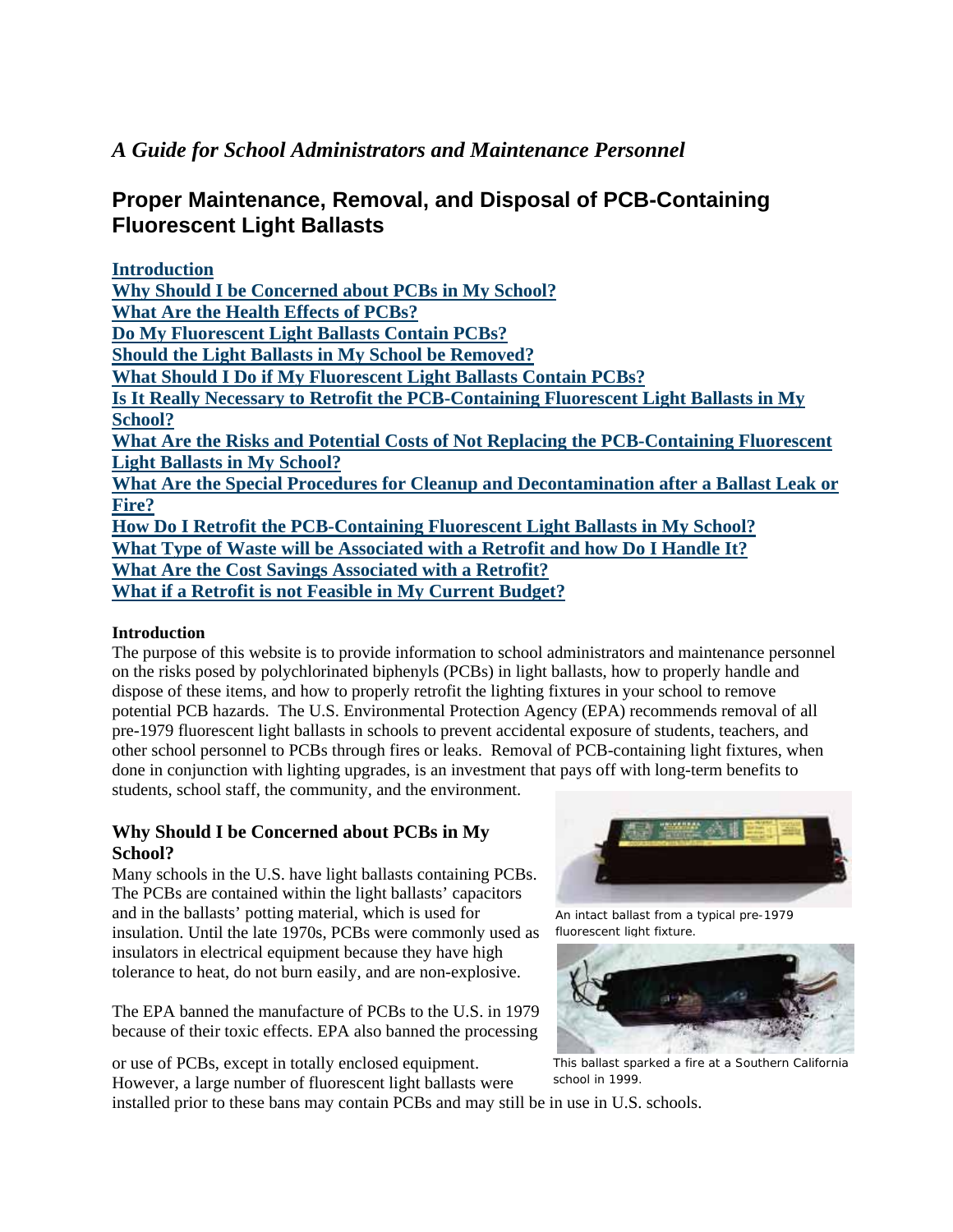Intact, operational ballasts where PCBs remain in the ballasts and potting material, may not pose a health risk or environmental hazard. However, as they age, the ballasts degrade, increasing the risk of leaks or even fires, which would pose a health and environmental hazard. The hazard can be worsened by mishandling the incident. A ballast that has been damaged or mishandled in such an incident can expose students and school personnel to PCBs.

#### **What Are the Health Effects of PCBs?**

The most likely way that people may become exposed to PCBs from light ballasts is through breathing contaminated air or touching PCB oil or PCB-contaminated materials after a ballast leak or fire. The EPA has classified all PCBs as probable human carcinogens (cancer-causing substances). Evidence suggests a possible association between PCB exposure and liver cancer. PCBs also have significant human health effects other than cancer. Learn more about the health effects of PCBs at http://www.epa.gov/wastes/hazard/tsd/pcbs/pubs/effects.htm.

Long-term effects can occur at any time after exposure and may last for months or years. They include: effects to the nervous and reproductive system, immune system suppression; hormone disruption; respiratory tract symptoms; gastrointestinal and liver effects. Short-term effects include irritation of the skin and eyes such as chloracne and skin rashes. Infants of mothers exposed to PCBs can experience developmental effects impairing movement, visual recognition memory, and short term memory. PCBs may also be passed onto infants through their pregnant or nursing mothers.

#### **Do My Fluorescent Light Ballasts Contain PCBs?**

- Ballasts manufactured through 1979 may contain PCBs.
- Ballasts manufactured between 1979 and 1998 that do not contain PCBs are labeled "**No PCBs**" If a ballast is not labeled "**No PCBs**", it is best to *assume* it contains PCBs.

If the ballast does contain PCBs, they are located inside the small capacitor or in the surrounding potting material. There would be approximately 1 to 1½ ounces of PCBs in the capacitor itself and lower levels in the potting compound, a black, tar-like substance that encapsulates the internal electrical components. Leaks of PCBs from ballasts typically take two forms: a clear to yellow, oily liquid, the PCB oil itself, or the liquefied potting material. If the ballast fails or overheats, the capacitor may break open and both its oil and the potting material may be released from the fixture. The capacitor does not always leak when the ballast fails, but measures should be taken to limit or avoid personal exposure in all cases.

#### **Should the Light Ballasts in My School be Removed?**

*Your school was built before 1979. Your school has not had a complete lighting retrofit since 1979.* 

If these statements apply to your school, then the answer is yes, your light ballasts probably contain PCBs and should be removed. PCB-free light ballasts manufactured between 1979 and 1998 were required to mark the ballast "No PCBs". Any building built before that time is likely to have PCB-containing ballasts if it has not undergone a complete lighting retrofit (all light fixtures in the school were upgraded) after 1979. Also, some PCB-containing light ballasts that were manufactured before the 1979 ban were used in some fluorescent light fixtures installed after 1979. Thus, even some schools built after 1979 that have not undergone a complete lighting retrofit could have PCB-containing ballasts in their fluorescent light fixtures as well. To determine whether your school has PCB-containing ballasts, conduct a visual inspection of a representative number of light fixtures (not just the bulbs).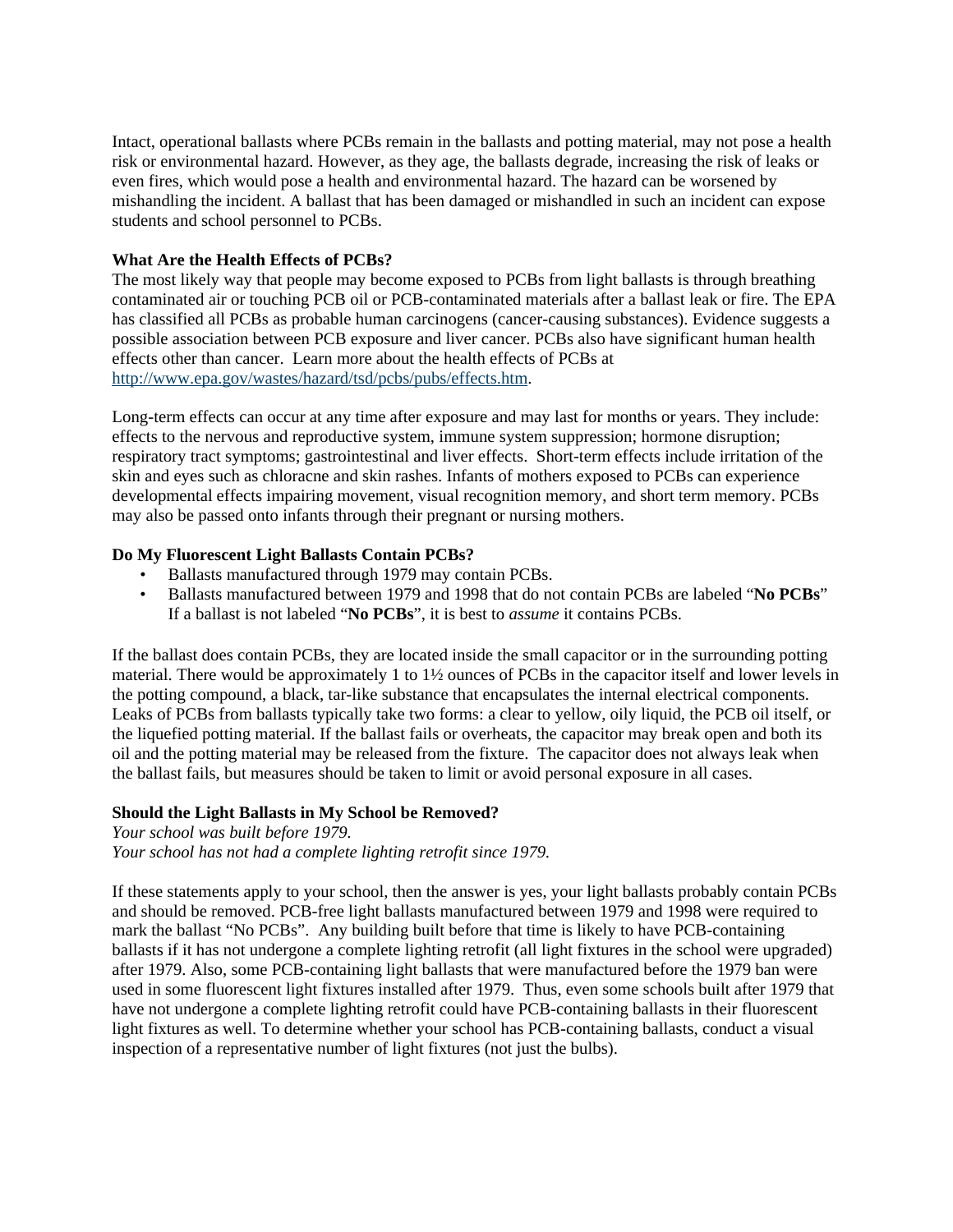Figure 1 can help you determine whether there may be PCB-containing ballasts in your school. The ballasts are contained within the light fixture (see photos on page 1). Because you may need to remove the fixtures to view the ballasts, select a representative number of ballasts throughout the school to inspect first. Inspection may also be accomplished by removing a portion of the fixture, such as the metal panel covering the ballast. Expand your inspection if you find PCB ballasts. To prevent exposure if leaking ballasts are discovered, wear protective clothing, including chemically resistant gloves, boots, and disposable overalls. Make sure the survey is performed in a well-ventilated area, or provide supplemental ventilation or respiratory protection if necessary to reduce the potential for breathing in fumes. Be sure to keep a record of the areas (e.g., classroom 101) and location of the lights surveyed.

If the ballasts do not have the statement "No PCBs," you have two options: 1. Assume that the ballasts contain PCBs, OR

2. Contact the manufacturer to determine whether the ballasts contain PCBs. If the manufacturer is not sure whether the ballasts contain PCBs, assume that they do.

#### **What Should I Do if My Fluorescent Light Ballasts Contain PCBs?**



To eliminate the potential hazard posed by PCB-containing light ballasts in the most efficient manner, EPA recommends removing PCB-containing ballasts as part of a complete lighting retrofit. A complete lighting retrofit includes removing old fluorescent tubes as well as ballasts and replacing the entire lighting fixture with newer, more energy efficient fixtures. A complete lighting retrofit not only eliminates the hazard, it also increases energy efficiency. (See the Energy Star website at http://www.energystar.gov/index.cfm?c=business.EPA\_BUM\_CH6\_Lighting for more detailed information.) It's an investment that pays off with long-lasting returns to your students, your community, and the environment. Even if the ballasts in your school are labeled "No PCBs," a lighting retrofit is recommended because of energy saving benefits.

Lighting retrofits to eliminate PCB-containing light ballasts should be considered as a component of any remodeling efforts.

## **Is It Really Necessary to Retrofit the PCB-Containing Fluorescent Light Ballasts in My School?**

Depending on the number of operating hours, the typical life expectancy of a fluorescent light ballast is between 6 and 12 years. The failure rate prior to the end of the useful life of ballasts is about 10%. After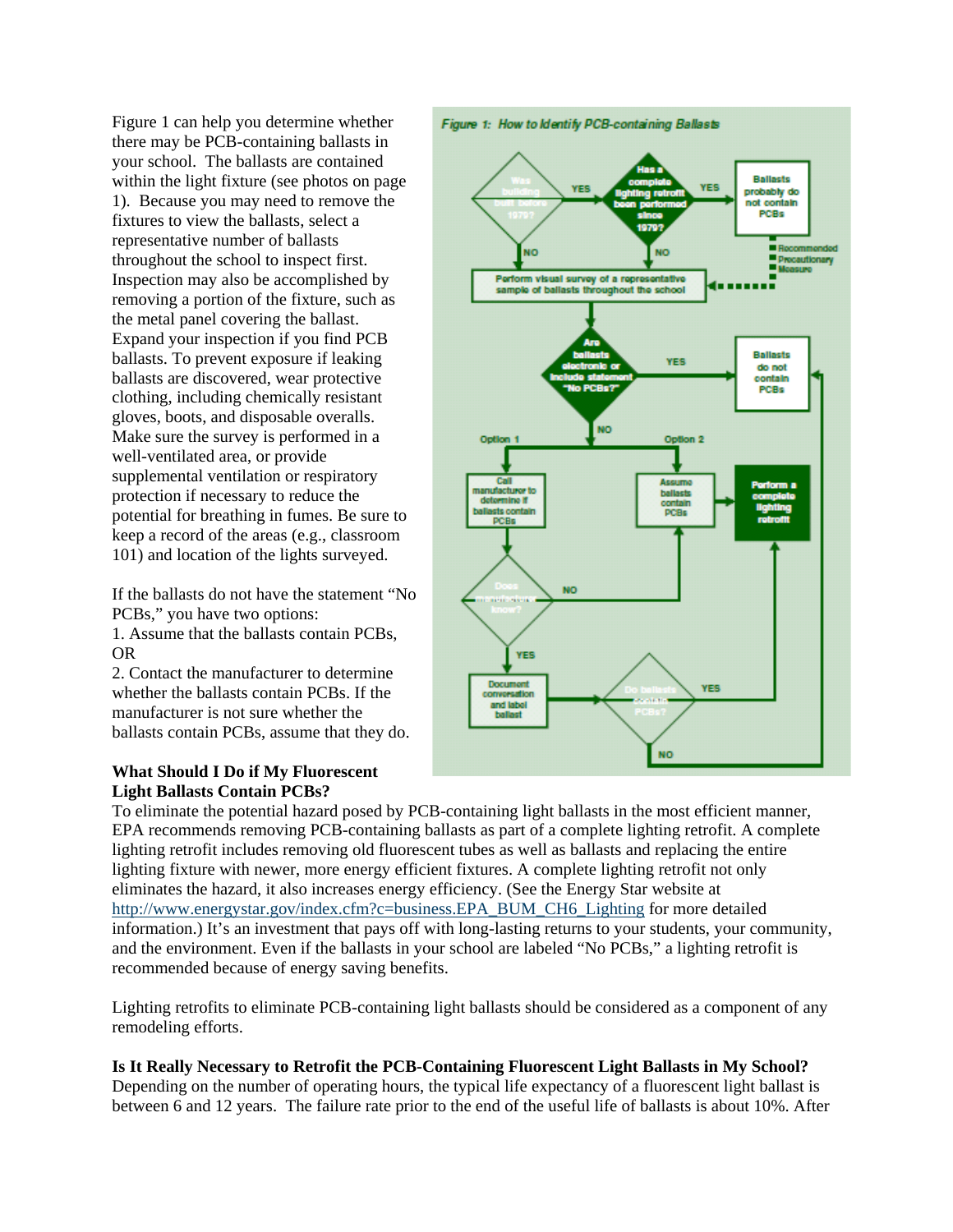this typical life expectancy, ballast failure rates increase significantly. As PCB-containing light ballasts age, the chance that they will leak or catch fire increases. This risk is compounded by the fact that there is virtually no way to detect whether ballasts are leaking or about to catch fire by simply looking at a light fixture. For example, one school found this out the hard way when a light ballast leaked PCB-containing oil over books, desks, and other school equipment. After EPA became aware of this incident, they examined other lighting fixtures in the school and found more leaking ballasts exposing students and staff to PCBs. During the inspection, EPA also learned that the school district was in the process of remodeling and upgrading light fixtures district wide.

Unaware that the old fixtures contained PCBs, the district had been taking them to another local school to be dismantled. The EPA discovered that the old fixtures were not being handled properly, and that the leaking PCB ballasts were actually being stored on the school's playground. In addition, the workers handling the leaking ballasts were not trained in the proper handling of PCB waste materials. Lack of awareness of the problem and mishandling of the response needlessly exposed students, staff, and maintenance workers to PCBs.

Although a fluorescent lighting fixture retrofit might seem like a low educational priority in some schools when compared with other



**An old ballast that exploded unexpectedly.** 

priorities, school administrators should take into account this one school's example and what they might unexpectedly have to address if a ballast leaks or catches fire.

## **What Are the Risks and Potential Costs of Not Replacing the PCB-Containing Fluorescent Light Ballasts in My School?**

A ballast leak or fire could happen at any time, without warning. If it happens in a busy classroom in the middle of the day, it could cause health impacts for many of its students and staff. Even a small, isolated leak may pose health issues for the staff or students who are exposed.

In such a case the affected area, classroom, hallway, cafeteria, or auditorium would be off-limits during cleanup and decontamination. It might take several weeks before the area could be declared "clean" for use again. The school would need to find appropriate temporary quarters for students and staff and many school programs and functions might be disrupted.

Significant costs could be incurred to cover, at a minimum:

- Hiring properly trained and qualified cleanup personnel;
- Cleanup and decontamination of contaminated equipment and surfaces;
- Analytical testing of contaminated equipment and surfaces for PCBs;
- Compliance with environmental regulations for proper storage and disposal of contaminated equipment and cleanup materials;
- Retesting of equipment and surfaces to ensure that they are free of PCBs and other contaminants; and
- Replacement of leaking or burned fixtures and any other contaminated materials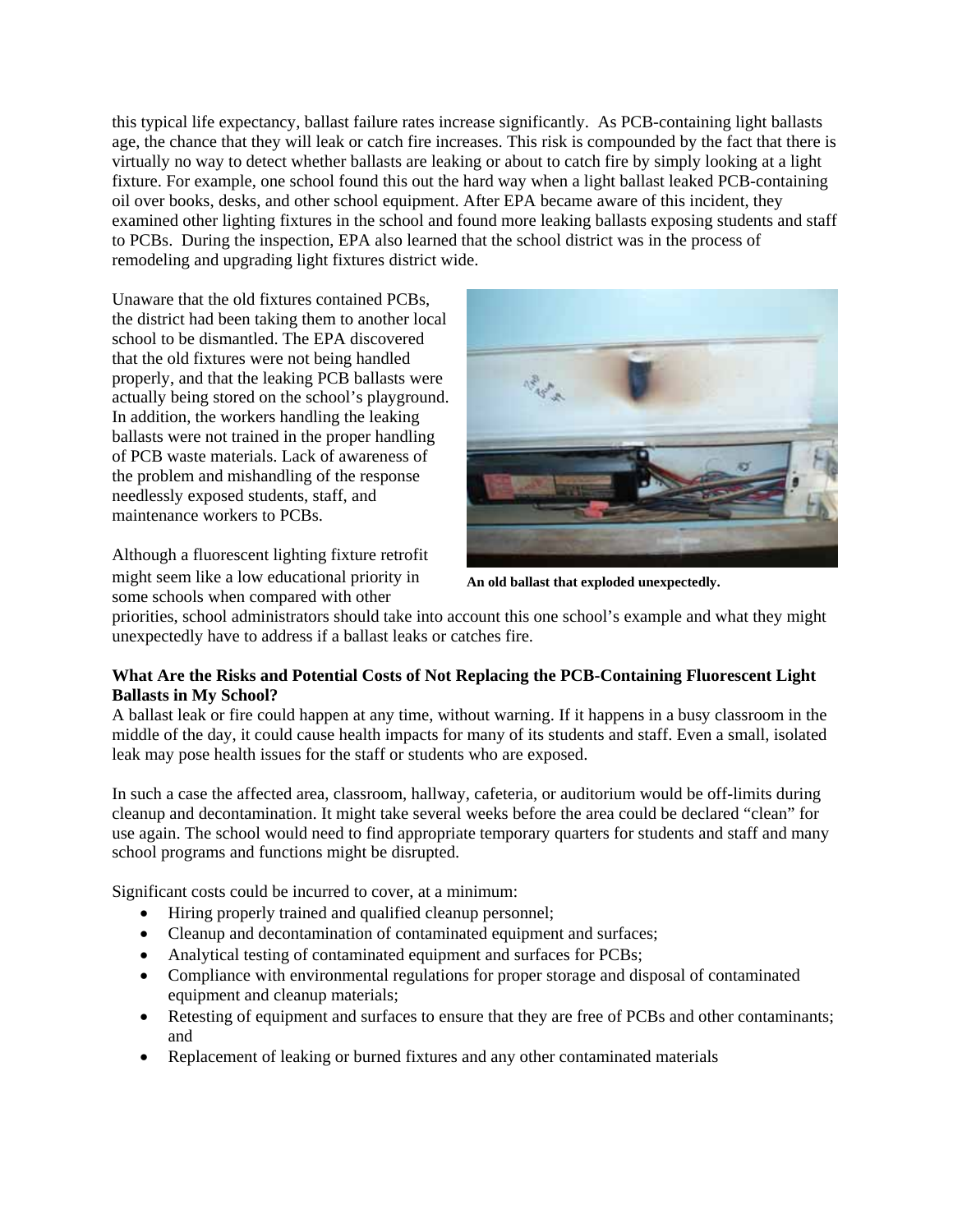Postponing a lighting retrofit and betting on the structural integrity of old ballasts may result in health and educational impacts for your students and staff and serious cost impacts for your budget.

**What Are the Special Procedures for Cleanup and Decontamination after a Ballast Leak or Fire?** Detailed cleanup and decontamination procedures for a leak, including management and disposal of wastes from PCB-containing ballast, are outlined on EPA's website at www.epa.gov/pcb. Due to the hazards associated with PCBs, an experienced contractor should be retained. The procedures for cleaning up and decontaminating after a fire are essentially the same as after a leak. However, after a fire, there may be other hazards or cleanup requirements not addressed in this document.

Federal law requires disposal of leaking PCB-containing ballasts and any PCB-contaminated materials at an EPA-approved facility. For a list of approved facilities, please call the TSCA information hotline at (202) 554-1404, or refer to the PCB web site at www.epa.gov/pcb.

## **How Do I Retrofit the PCB-Containing Fluorescent Light Ballasts in My School?**

An experienced contractor should perform the lighting retrofit. Suggested responsibilities include:

- Disconnecting all power to and de-energizing all electrical equipment to be retrofitted under the supervision of a licensed electrician.
- Once you have determined you likely have PCB-containing light ballasts, inspecting all fluorescent light fixtures to determine if each individual ballast should be assumed to contain PCBs or is potentially leaking.
- Disconnecting and removing all ballasts, incidental PCB-contaminated items, and fluorescent tubes from the lighting fixture housings and compartments.
- Providing the appropriate containers and packing materials for packaging and storing the four possible types of waste streams:
	- 1. Intact, non-leaking, PCB-containing ballasts;
	- 2. Leaking PCB-containing ballasts and cleanup wastes generated by handling and decontaminating areas where leaking ballasts were discovered;
	- 3. Ballasts that contain no PCBs; and
	- 4. Fluorescent light bulbs.
- Maintaining a record for each area (e.g., classroom, hallway) where lighting fixtures are removed including how many leaking vs. non-leaking PCB-containing ballasts were removed from each area.
- Maintaining a record for each drum used to store PCB-containing ballasts including:
	- 1. The number of ballasts in the drum;
	- 2. The condition of the ballasts leaking or non-leaking;
	- 3. The date the first ballasts were placed in the drum;
	- 4. The destination of the ballasts;
	- 5. The name of the contractor packing the drum; and
	- 6. The name and address of the waste generator (e.g., the school's name).
- Packaging and labeling the drums according to federal, state, and local regulations. Storing the drums according to federal, state, and local regulations until a transporter currently licensed for transportation of PCB waste removes them to the appropriate disposal facility for each type of waste stream.
- Preparing manifests and other related documentation for the removal, transportation, storage, and disposal of PCB wastes and ensuring submittal to appropriate authorities.
- Handling any federal, state, and local recordkeeping or reporting requirements.

#### **What Type of Waste will be Associated with a Retrofit and How Do I Handle It?**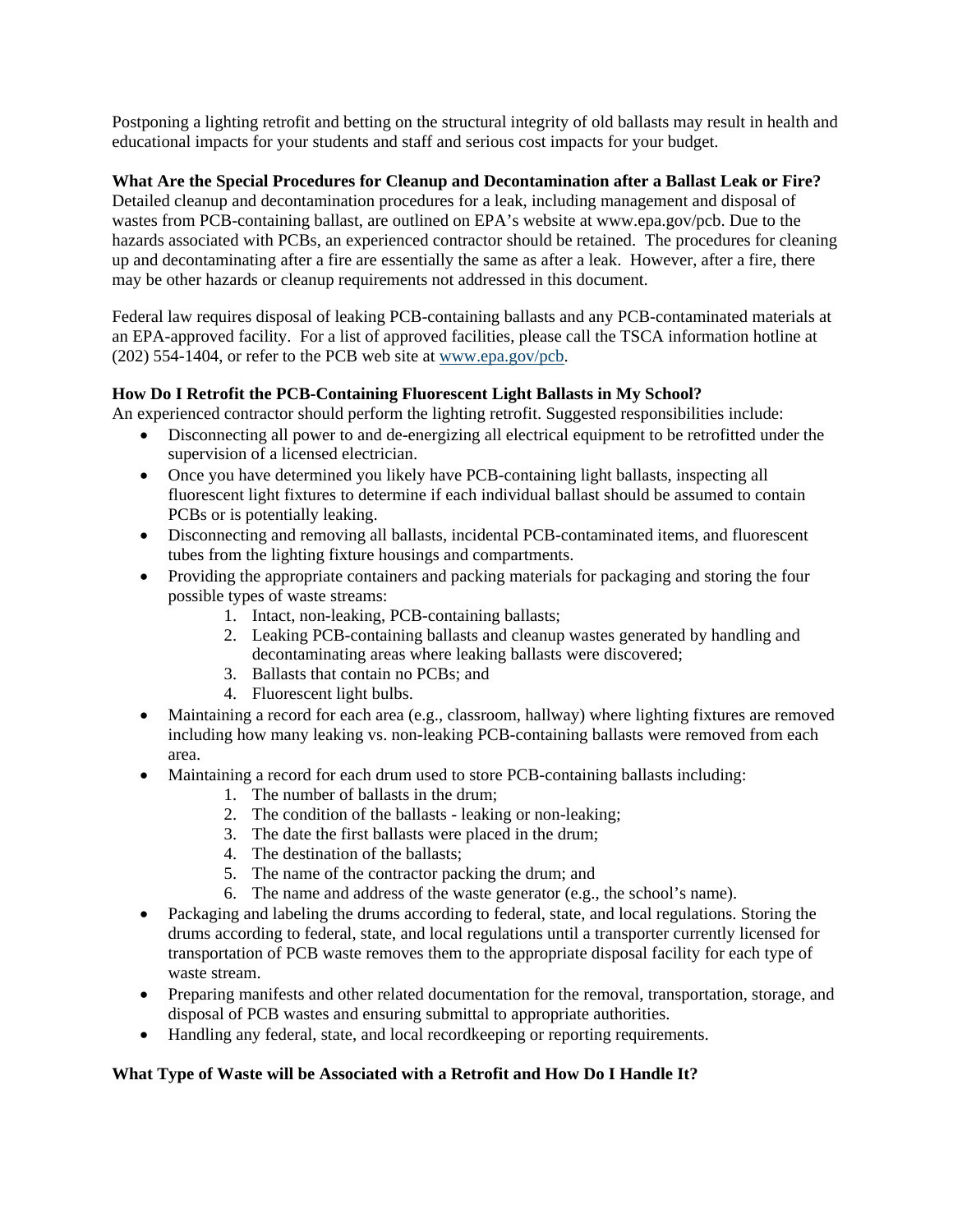Different types of waste, both PCB and non-PCB, will be produced during a school lighting retrofit or if you are addressing leaking ballasts. Specific notification, packing, reporting, storage, transportation and disposal requirements are necessary for the four types of wastes. It is critical to check with state solid and hazardous waste agencies to ensure that wastes are handled properly. Some states have adopted stricter requirements than Federal regulations. Contact your state hazardous waste program for information on the rules that apply in your area. Get more information on disposal requirements for fluorescent light ballasts at http://www.epa.gov/epawaste/hazard/tsd/pcbs/pubs/ballastchart.pdf.

Also, in conducting a retrofit, fluorescent bulbs, many containing mercury, may be present. Like the ballasts, ensure that the bulbs themselves are managed to avoid breaking them and releasing additional contaminants into the environment. More information on fluorescent bulb disposal requirements may be obtained from your state solid and hazardous waste agencies.

Schools also should be aware that, as generators of PCB-containing ballast wastes, they are responsible under federal law for ensuring the proper disposal of PCB waste

#### **What Are the Cost Savings Associated with a Retrofit?**

Replacement of existing PCB-containing lighting fixtures with new high efficiency lighting will result in cost savings that will repay the investment in new lighting. The cost of replacing these fixtures can be recouped in 3 to 4 years by savings in cost of energy used. Detailed information on the savings that may be achieved through an investment in new lighting is available at the Energy Star website: http://www.energystar.gov/index.cfm?c=business.EPA\_BUM\_CH6\_Lighting

The Energy Star website also provides information about funding that may be available for the replacement of old fixtures.

#### **What if a Retrofit is not Feasible in My Current Budget?**

In most states, there are several agencies with funding available to support energy efficiency projects such as lighting retrofits. There are a number of ways to obtain financial assistance for making a building more energy efficient, with some programs covering conversion to more energy efficient lighting. Additionally, many states, localities, and utility companies have programs for energy efficiency rebates, tax deductions or exemptions, and other benefits that sometimes include converting to more energy efficient lighting. You may access your state's individual programs at the Department of Energy's (DOE's) Database of State Incentives for Renewables and Efficiency (DSIRE) (http://www.dsireusa.org/summarytables/finee.cfm) In addition, both public utilities and private energy companies may offer such programs. Programs may include technical assistance, rebates, or other funding assistance to support lighting upgrade projects. Contact your local energy provider or state energy commission for more information.

Specific programs to consider for assistance include:

*Energy Star Program* **–** The U.S. Environmental Protection Agency's Energy Star Program supports schools, businesses, and organizations in installing energy-efficient lighting technologies. The program offers assistance through workshops and information services that can be accessed from the Internet. These include: Lighting Upgrade Technologies; Financing Your Upgrades; New Building Design Guidance; and Service and Product Providers. These materials are available at www.energystar.gov. EPA's Office of Pollution Prevention and Toxics also offers lists of approved storage and disposal facilities through its web page at www.epa.gov/opptintr/pcb.

*State Programs* **–** Many states provide additional incentives for lighting retrofits. Check with your state energy commission or with your local utility for more information.